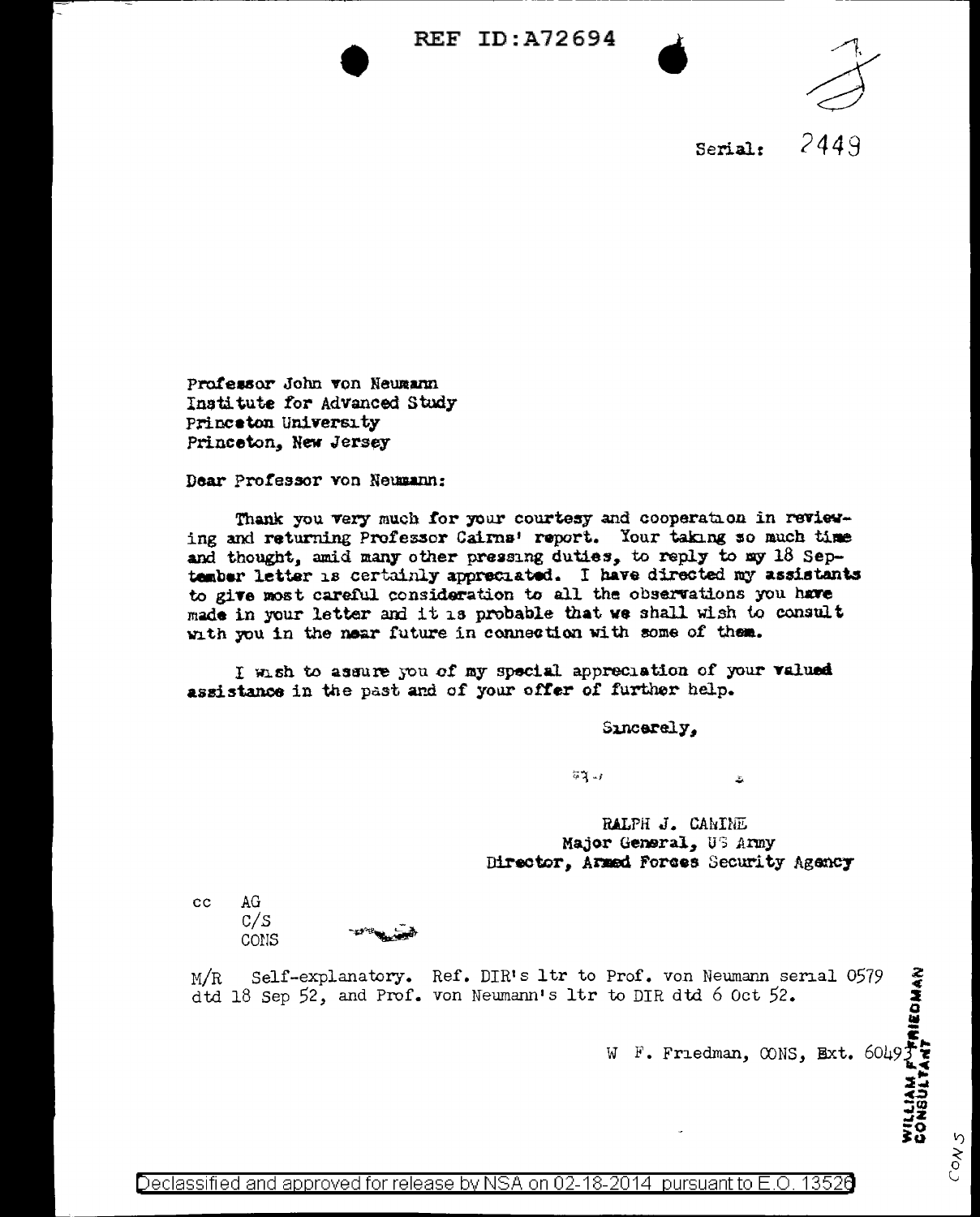**REF ID:A72694** THE IN ITUTE FOR ADVANCED STU

PRINCETON, NEW JERSEY

October 6, 1952

SCAMI

Lajor General Ralph J. Canine Opertment of Defense Armed Forces Jecurity Agency Washington  $25$ ,  $\omega$ . C.

Ref: berial 0579

Dear General Canine.

Please excuse my delay in answeridg) your CONFIDENTIAL letter of September 13, I was away from Prunceton on several extensive trips and I only rotarned here recently.

My direct participation in the summer symposium sponsored by AFSA at IMA, Los Angeles, was only very slight, but I had several discussions with Professor Cairns, Dr. Tompkins, and other participants, and I was in the Los Angeles area during part of the symposium. I have therefore a certain amount of information and a certain degree of an impression concerning it. On the basis of these, I will try to answer your questions 1) to 5), although I have to emphasize that my answers are based on imperfect information, for the reasons pointed out above.

In this sense, my replies to your questions are as follows:

1) The objectives of the seminar seem to me appropriate.

2) The progress of this summer was certainly in the right direction. Your decision to continue this effort next summer seems to me a very proper one, since the first symposium had primarily to concentrate on working out methods and familiarizing the participants with a, for most of them very unusual, class of problems. One ought to expect more than proportionately increasing returns upon repetition.

3) For the reason mentioned above, it seems to me very important to have all, or as nearly as possible all, the participants of last summer's symposium at the next symposium again. I would consider Professors A. Gleason and ... Hall, and Dr. C. B. Tompkins as particularly useful. In addition, I think that Dr. b. Clam of the Los Alamos Scientific Laboratory could contribute a very great deal. His participation last summer was sought, but because of the shortness of the time available it did not in fact prove possible to arrange for it at that time. I think that it would be well worthwhile to start the procedure earlier now and to make quite